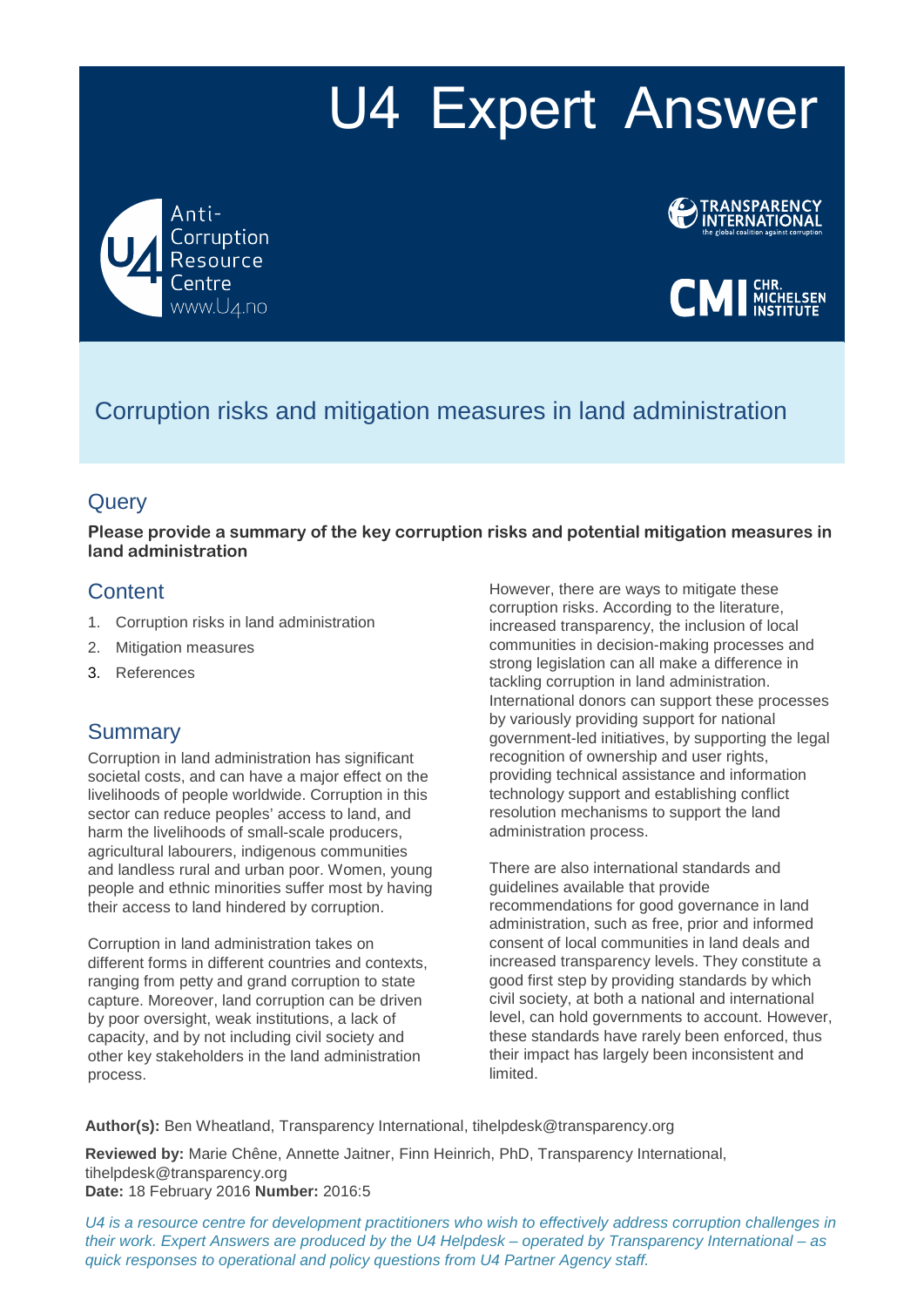## 1. Corruption risks in land administration

## Why land corruption matters

Secure and equitable rights to land have been identified as being central to the success of the recently established Sustainable Development Goals. Effectively and transparently administered land rights empower people by enhancing food security, incentivising eco-friendly and sustainable protection and use of land and promoting inclusive societies (Action Aid International et al. 2015).

In many developing countries, agriculture remains central to economic growth and poverty alleviation (Deininger et al. 2011). It is estimated that services derived from the use of land and natural resources makes up 50-90% of the livelihoods of rural households living in poverty worldwide (TEEB 2010). With 75% of the poor worldwide living in rural areas, and the majority involved with agriculture, the costs of land corruption are especially damaging in rural areas. The increased value of food production since the food price rises in 2007 has had a knock-on effect on the value of land. Between 2001 and 2011, at least 227 million hectares of land worldwide was sold or leased to international investors (Oxfam 2011). On average, the countries where such land deals were agreed between 2000 and 2011 score among the bottom third of countries globally in terms of control of corruption (Oxfam 2013).

Corruption in land administration reduces access to land, harms the livelihoods of small-scale producers, agricultural labourers, indigenous communities and landless rural and urban poor. Women, young people and ethnic minorities are the groups who suffer most by having their access to land hindered by corruption. Land corruption can also have a negative effect on the development and prosperity of national economies, and can cause food insecurity.

At the micro level, bribery and nepotism in land administration can lead to the loss of livelihood for families. Land corruption can make administration services inaccessible to people who cannot or will not make illegal payments, and at the same time creates a disincentive to register property transactions, leading to increased informality of land tenure procedures. Ordinary people are left with little or no real protection under the law,

making them vulnerable to evictions and other abuses (Transparency International 2013).

On a macro scale, rampant corruption can also reduce confidence in the enforcement of land rights. This lack of land rights' enforcement is often perceived as a risk for safe investments and, consequently, can have a negative effect on a country's economy. Corruption can also damage traditional lifestyles and communities. Most problematically, however, land corruption can reduce the desire among elites to implement effective land governance reforms. If elites are able to abuse land ownership and administration to monopolise their position as land owners, governance reforms that may make this harder or impossible are less likely to be implemented (Wren-Lewis 2013). Lastly, resentment caused by land corruption can lead to an increased risk of conflict in a country.

Given the scale and importance of land administration and the deals that it involves, excellent management and transparency are needed to ensure that abuse and corruption do not take over. However, land administration is technically complex, and this is part of the reason why so little progress has been made in land administration reform. Also relevant are the political sensitivities and institutional fragmentation of the land sector in general and the country-specific nature of arrangements that cautions against a one-size-fits-all approach (Deininger et al. 2011).

## Forms of corruption

The socio-economic position of land, the system of land tenure used, the land markets, and the quality of institutions varies greatly from country to country and affect specific corruption patterns at the country level (Palmer et al. 2009). However, each of the processes included in land administration are vulnerable to corruption.

The various areas of land administration that are vulnerable to corruption are:

• Auctioning for land sales: This is a method by which land is sold, and is frequently used to sell large amounts of land for commercial purposes, but can also be used for smaller amounts of land as well. Corruption risks include influence trading and bribery to secure favour for companies or individuals;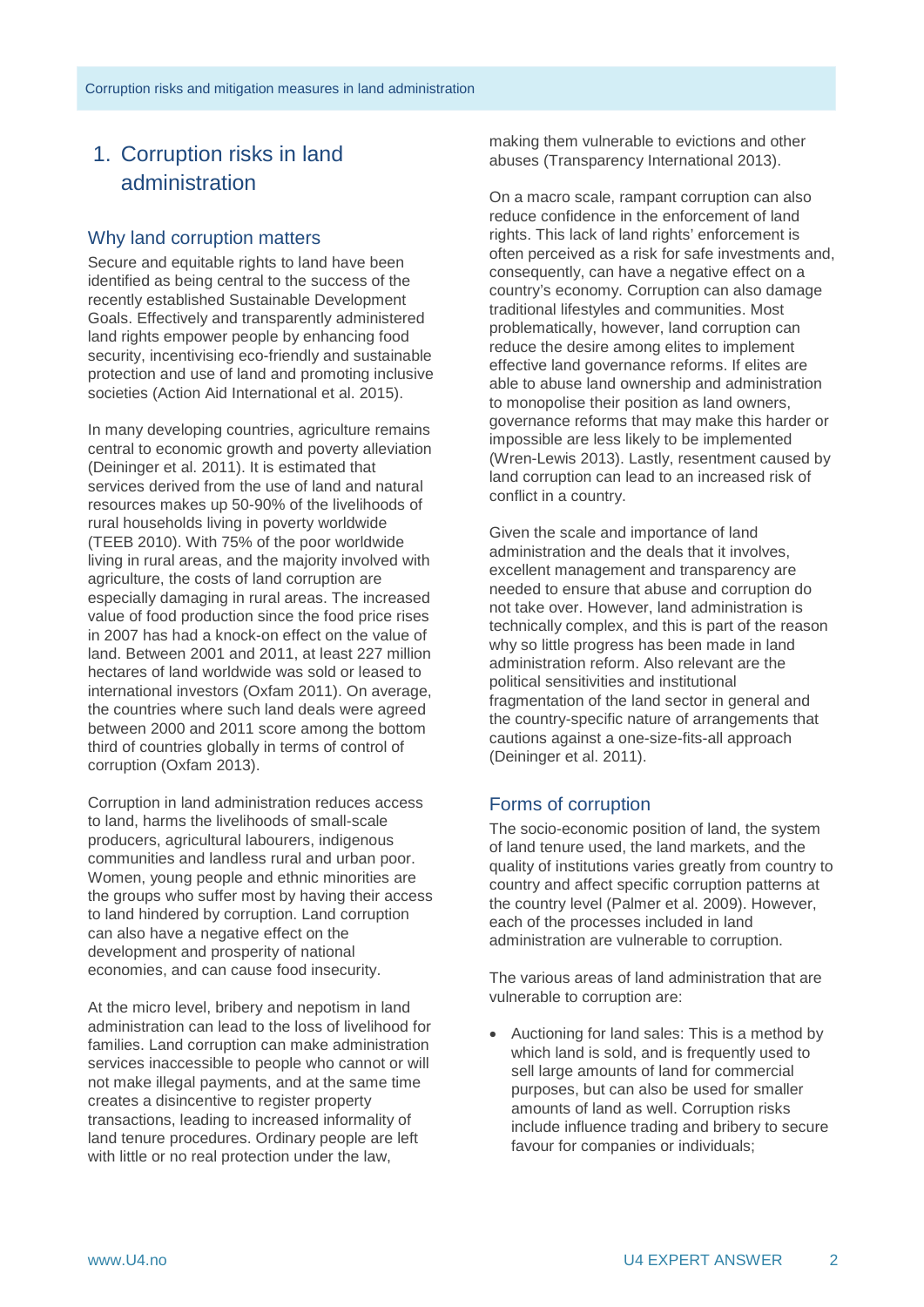- Land transfers: This is the official process of buying and selling land. Corruption risks include the giving and receiving of bribes to speed up processes, collusion between parties to drive prices down and officers deliberately extorting bribes by obstructing a deal's completion;
- Enforcement of land rights: This is simply the enforcement of the rights of men, women, companies and the government to land. Corruption risks include deliberate exclusion of women to favour men, government officials deliberately allowing bribery to secure land, and companies and individuals paying bribes to circumvent slow, inefficient and unwanted regulations, as well as governments using their position to grant and refuse land rights to secure political support;
- Compensation for local communities: When people are forcibly or willingly evicted from their land due to its sale to a corporation or its appropriation by the government, these communities should be properly compensated, either with alternative living places or with compensation payments. Corruption risks include officials artificially increasing compensation amounts but pocketing the increase, and bribes being paid to officials to secure higher compensation rates;
- Land valuation: This is the process of deciding how much a plot of land is worth. Corruption risks include payment of bribes to undervalue land, providing deliberately undervalued land as a favour and valuation officials overvaluing land so that they can gain extra money from a deal;
- Corruption in land administration can take a variety of forms, ranging from petty and grand corruption to state capture. Abuse of office, nepotism, fraud and bribery are also forms of corruption that are prevalent in land corruption (Van der Molen 2007).

## **Petty corruption**

Land administration and services are very susceptible to bribery. The 2013 Global Corruption Barometer found that worldwide, one in five people who had contact with land administration services reported having paid a bribe to land services (Transparency International 2013). Moreover, the East African Bribery Index (EABI) has repeatedly shown that bribery is rife in the land services sector in East Africa (Transparency International Kenya 2015). Indeed, the average bribe paid for land services was

found by EABI to be more than US\$100 in Kenya (EABI 2012). Citizens may pay bribes to land administration officials to register their purchases of land, or to shorten waiting times in receiving ownership documents.

In land administration, government officials may accept bribes from companies in exchange for ignoring or perverting laws, for facilitating faster and smoother transactions when buying or selling land, giving preferential treatment (such as unequal access to information on land use categorisations which can unfairly favour a particular company in a land auction, etc.). Bribery such as this can also extend to favours and be facilitated by close personal connections between elites, politicians and investors. Such vested interests mean that officials can personally benefit from corruption in the land administration system by taking advantage of favouritism, impunity and nepotism to enhance themselves and their families (MacInnes 2012).

## **Grand corruption**

Growing pressure on land for investment and patronage purposes have created incentives for corruption on a larger scale, posing a challenge to safeguarding tenure and livelihoods of local communities. Grand corruption can occur in land administration when corrupt practices become institutionalised across government agencies and institutions. This usually results in government making decisions as to who owns what land, and for what purpose, based on which companies or individuals are best connected and have the most money, rather than in the public's best interests. For example, senior government officials and politicians might be able to acquire lease rights to large areas for companies that are owned by the same politicians or their families (MacInnes 2012). In addition to money bribes, influence can be traded for favours, and decisions to benefit colleagues, superiors or family members can be made instead of decisions in the interests of the public good. When such officials act corruptly, for example by ignoring legal and regulatory safeguards to allow companies or the government to successfully "grab" large amounts of land, this can also lead to a strengthening of these interests' hold on power, thereby increasing the opportunity and likelihood for corruption in the future (MacInnes 2012).

Moreover, when a deal is arranged to sell land that is the home of local and indigenous peoples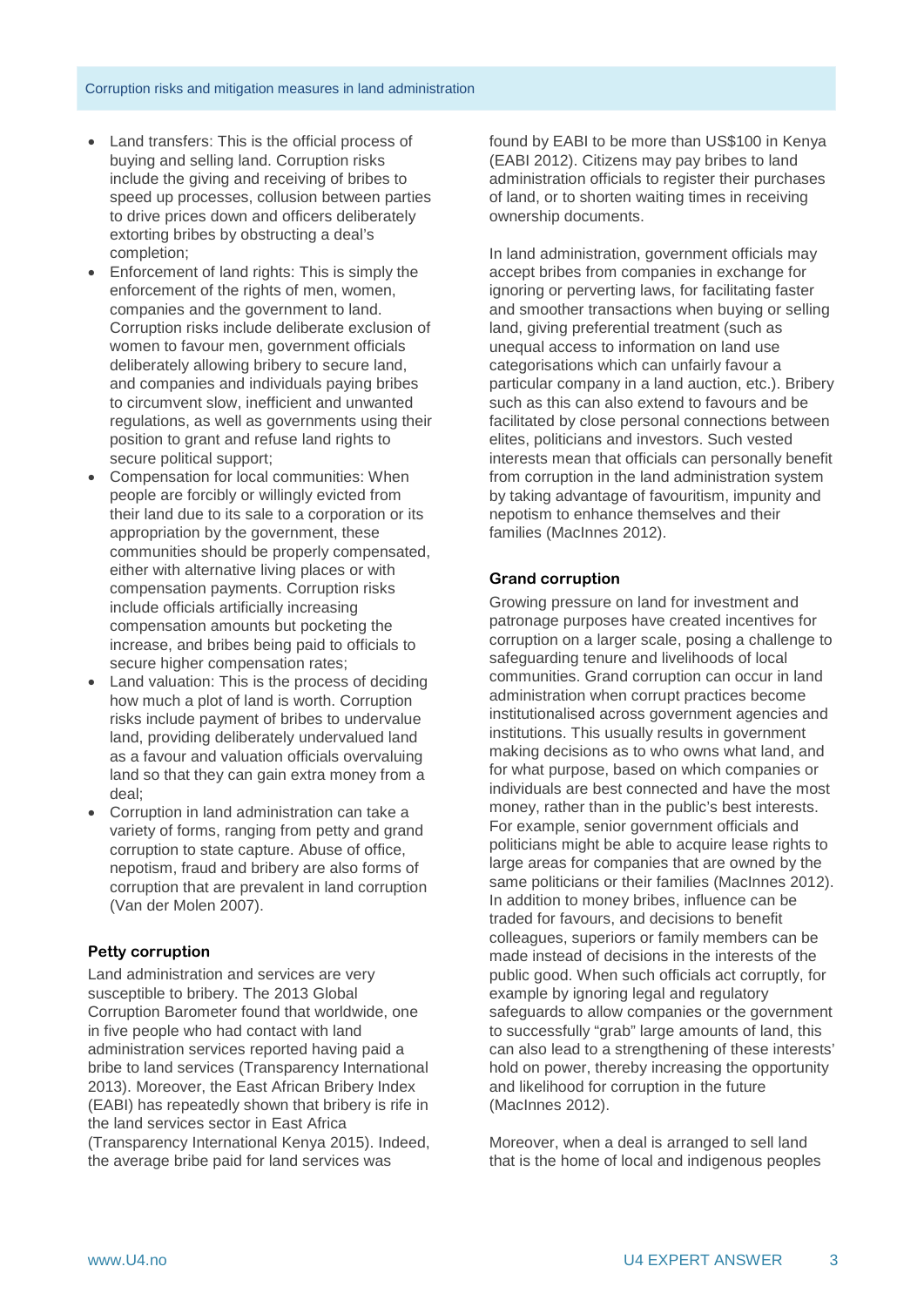and communities, compensation must be agreed. Such compensation might involve large one-off payments, or a series of smaller payments over a period of time. Corruption can invade this process if officials have the opportunity to secretly and artificially inflate the levels of compensation, allowing themselves to skim the additional money from the deal for themselves. Furthermore, people affected by land deals can also pay bribes or collude with officials to gain a higher overall compensation fee, which the two parties could then share between themselves (Embassy of Denmark, Embassy of Sweden & World Bank 2010).

Linked to this is the issue of land valuation. Land valuation is a supportive measure by which to identify the proper value of a piece of land that is being considered for sale. Valuation officials can be easily corrupted to undervalue land to allow for a much bigger return on the investment of a particular company or individual (Wehrmann 2008).

#### **Patronage**

Corruption in the land sector can also be found in the form of patronage. Indeed, land rights and the ownership and ability to grant land use to others can be regularly abused by political elites to gain and maintain power bases among electorates and other stakeholders, and is seen as a widespread practice in modern Africa (Onoma 2008). Patronage can be used to buy votes in elections and referenda. This was believed to be the case, for example, in Kenya, where President Kibaki issued 12,000 land title deeds to a community of people in return for their favourable support in an upcoming vote on a new national constitution (Onoma 2008).

Patronage relating to land corruption can also take the form of parcels of land being awarded to political supporters, such as MPs, and for gerrymandering constituency support without having to redraw actual constituency boundaries.

#### **State capture**

Experts agree that when land governance is weak, the powerful are able to dominate the competition for scarce land resources. When governments are involved, this can take the form of "state capture". State capture refers to "a situation where powerful individuals, institutions, companies or groups within or outside a country use corruption to shape a nation's polices, legal

environment and economy to benefit their own private interests" (Transparency International 2009).

In the land sector, this might mean that those in power may illegally transfer lands to themselves or their allies, or they may implement land distribution policies and laws that specifically favour themselves or their allies (Palmer et al. 2009).

#### **Rent seeking**

Linked to governments and small groups of interests dominating the state is the practice of rent seeking that can come out of large-scale government ownership of land rights. If a government legally controls vast swathes of land, and has the power and ability to allocate its usage to international companies and individuals at will, it can extract inflated rents. This has been the case with particular local community chiefs, who have used their privileged positons to extract rents from other local people (Wily 2003).

#### **Gender specific corruption**

Women are regularly at a disadvantage as they are not made aware of their rights to own property and land, and corruption in the land sector has a disproportionate effect on women. Women are often excluded from negotiations on land deals and left out of community discussions on potential land sales with investors. This means that women are less likely to receive their fair share of compensation for acquired land (Yang et al. 2015). Moreover, even where women are able to be involved, they rarely see the profits that they help to negotiate as men are often in charge of household income (Hannay 2016).

Furthermore, in countries where legislation supports the land rights claims of women, women's rights may still be determined by practice and custom, with some men are able to manipulate women's rights for their own gain (Palmer et al 2009).

Moreover, women – and in particular, young women – have been found to be vulnerable to sexual extortion as a form of corruption, with reports that they are often forced to trade sexual favours in return for land deals (Transparency International Zimbabwe 2015).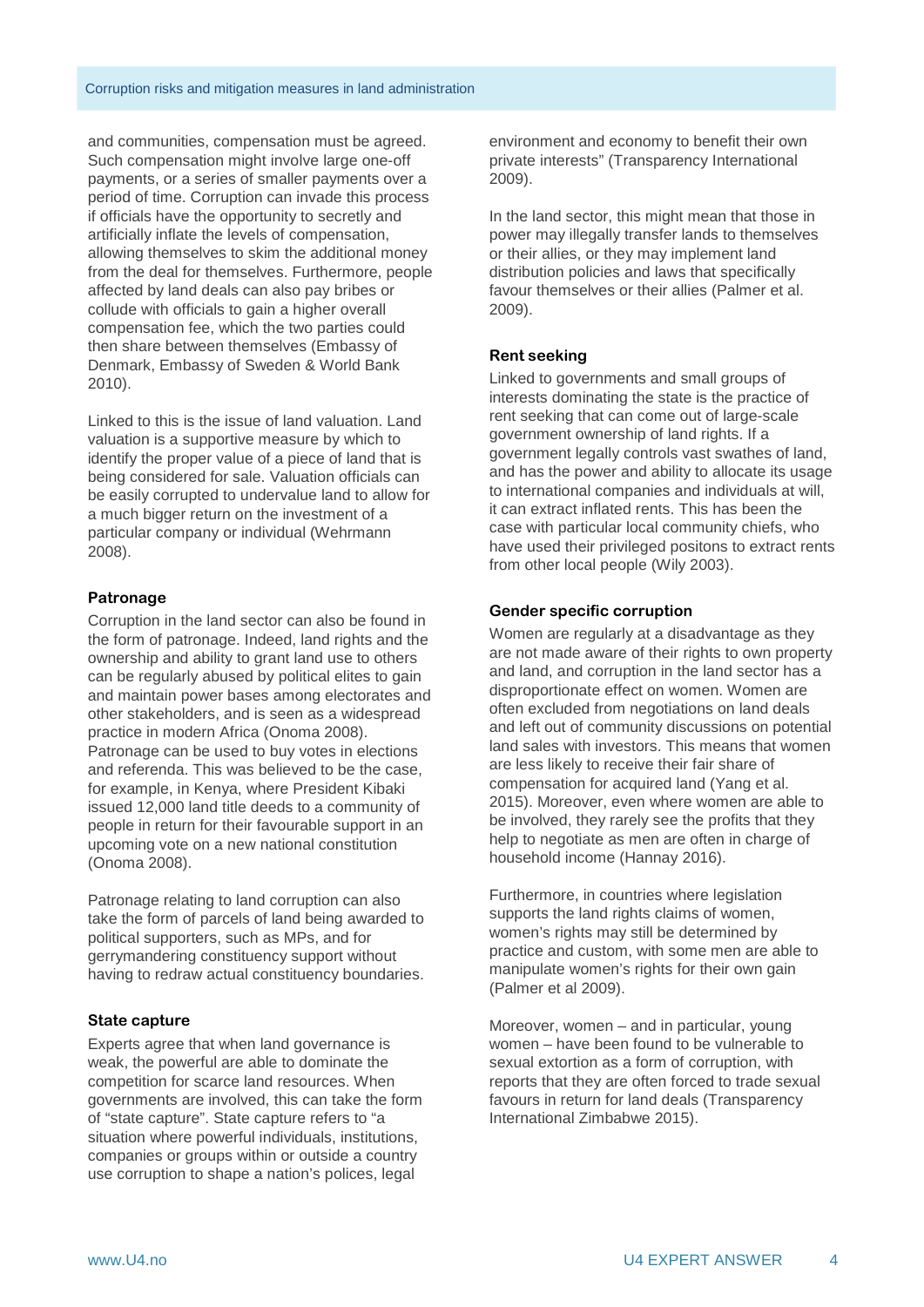#### Drivers of corruption

There are a number of elements in land administration systems that can create potential entry points for corrupt activities. These include weak land administration legislation, weak institutions, institutional capacity challenges, a lack of transparency, lack of effective oversight and limited public participation.

#### **Legal limitations**

Legislation governing land administration can be complex and unclear. How land is maintained, bought, sold and owned varies from country to country. Land administration is often unclear and technically challenging, and involves long and complex processes. This increases the opportunity for laws to be abused by corrupt officials acting in their own interests. Tenure systems also tend to vary widely across a single country, with differences between urban and rural systems, as well as along regional and ethnic lines (World Bank 2011).

For example, in Bangladesh, land administration is governed by four different laws; the Registration Act 1908, the Codes of Civil Procedure 1908, the State Acquisition and Tenancy Act 1950, and the Agriculture Khas Land Management and Distribution Policy 1997. These laws are mostly old and have created an inefficient system that can easily be dominated by Bangladeshi government officials. These laws do not have provision for oversight, give total monopoly on land acquisition deals to the government, and give discretionary power to officials, all of which increase the chances that corruption can and will occur (Transparency International Bangladesh 2015).

Moreover, if a country's legislation allows for the direct allocation of land use to a single organisation or individual without a competitive process, ample opportunities for corruption are present (Embassy of Denmark, Embassy of Sweden & World Bank 2010). This directly puts officials in a position where they can both demand bribes and be offered them in order for an interested party to get a favourable decision.

#### **Institutional limitations**

A lack of clarity, in terms of roles, responsibilities and mandates of institutions can greatly increase the opportunities for officials to make decisions based on their own discretion, rather than via

proper procedures. This undermines good governance, and can encourage informal bonds and relationships to emerge, which all provide fertile ground for corrupt activities to emerge. This can also create parallel structures that threaten the integrity and reliability of documents and information provided by land administration institutions (Deininger et al 2011).

Linked to this are highly centralised land agencies, which can also increase the opportunity for corruption to occur. If a land administration institution is centralised, it can dominate all aspects of land rights in a country, and can use this power to make money and gain influence. Having only one decision-making body over land rights and regulation reduces the possibility for meaningful oversight to take place and brings all decision-making into the hands of a very small group of individuals. Over-centralisation can cause delays and inefficiencies. Overly centralised agencies can also suffer from poor training, resourcing and support, thereby making them less effective and allowing greater opportunity for corruption to take root (Dixon-Gough & Bloch 2006).

Deliberately complex procedures for land rights applications or slow bureaucracy or opaque processes can also lead to additional corruption risks as people may become more likely to attempt to speed up processes by paying bribes, with officials able to use their positions to extort bribes to circumvent official processes (Deininger et al. 2011).

#### **Capacity challenges**

If staff have inadequate training, or lack the ability to complete their work effectively or efficiently, then corruption risk increases due to the potential for bribes and other illicit work to be missed through incompetence. This is especially true in land administration services, which are notoriously complex and require a high level of training and professionalism. Moreover, land administration departments may also be understaffed, and staff may be underpaid relative to the work they do, providing further incentive for them to seek out or accept bribes in their daily work (Transparency International Bangladesh 2015).

In many countries where large-scale land corruption exists, land administration institutions can be threatened by a lack of human resources and expertise capacity that is necessary to deal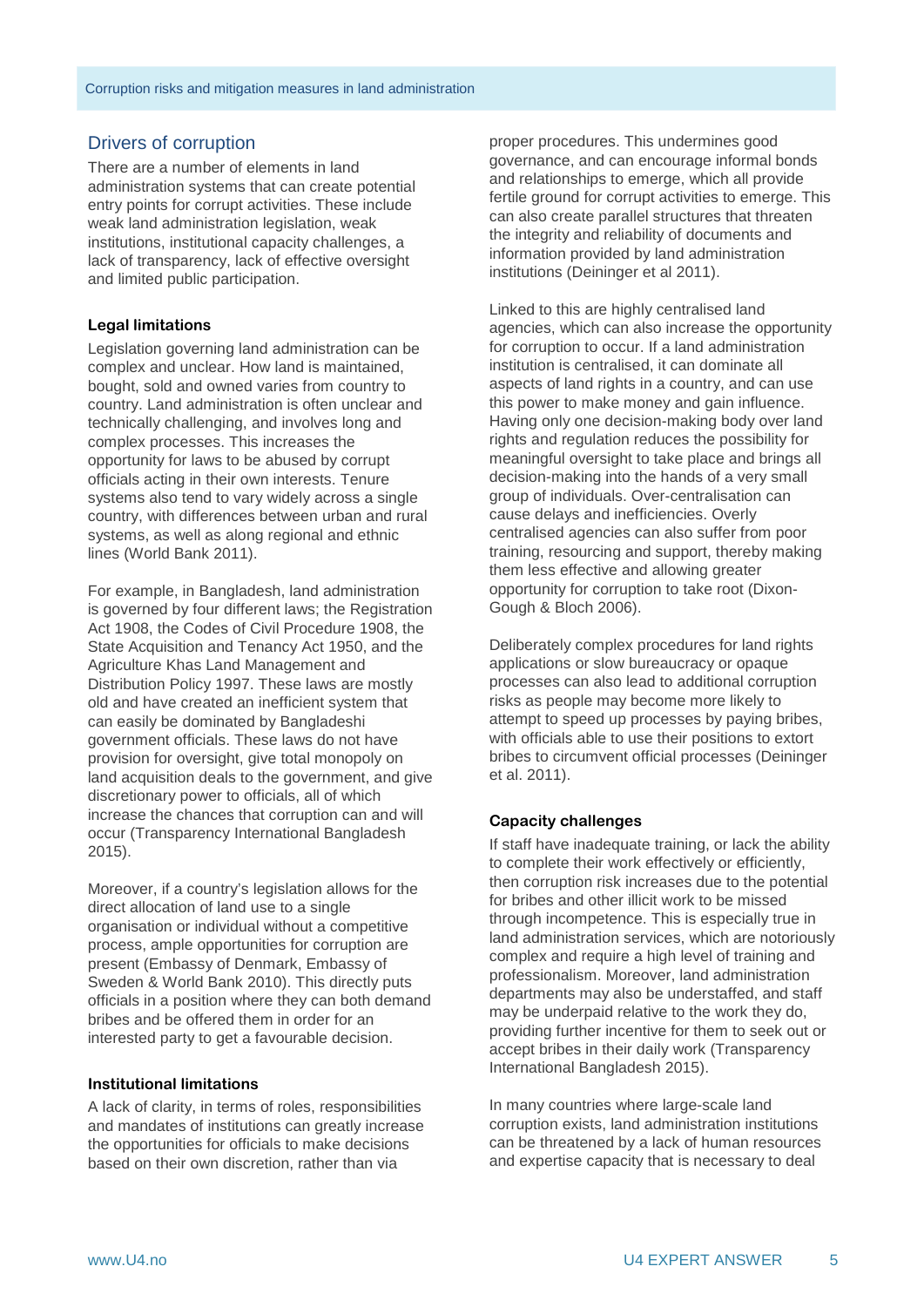with the issues that may arise (Wehrmann 2008). Indeed, a lack of government capacity has been found to be a major limitation to achieving higher levels of disclosure of information to the public, resolving land administration conflicts and processing documents such as land ownership certificates. This increases the likelihood that corruption will occur (Global Witness 2012).

#### **Lack of transparency**

It is often hard for local communities or other parties external to a land acquisition bid to obtain even basic information about negotiated deals, or ones that are still under negotiation. This lack of transparency undermines public scrutiny and opens the door for corruption to occur uninhibited (Oxfam 2011).

Furthermore, unequal access to information on land use planning can also prompt increased levels of corruption. If one company is able to pay bribes to an official in exchange for privileged access to information when others cannot, this creates an imbalance and reduces the integrity of a bidding process or auction. If governments or land management bodies do not make enough information publicly available, the likelihood that interested parties will attempt to gain more information is increased, as is the risk that officials will be in the position to ask for and accept bribes (Embassy of Denmark, Embassy of Sweden & World Bank 2010).

Linked to this, a failure to disclose information on processes and general decision-making practices increases the opportunity for corruption and decreases the accountability of land administration staff, who can act almost with impunity, safe in the knowledge that they are unlikely to be caught acting corruptly. This lack of transparency allows official documentation, such as land ownership certificates, to be falsified or tampered with (Embassy of Denmark, Embassy of Sweden & World Bank 2010).

#### **Lack of effective oversight**

If countries lack well-developed and effective oversight mechanisms, this can drive instances of corruption. Poor communication and support from central land administration bodies of local and regional offices can allow complaints about land registration, for example, to be poorly investigated and can allow corruption and bribery to infiltrate the processes. This has been found to be the case in Ethiopia, where external complaintshandling mechanisms were found to be monitored poorly by the central office, and there were few proactive attempts to discourage corrupt behaviour (Lindner 2014).

#### **Limited public participation**

Local communities are frequently left out of land deals that concern land they are living on, or community land that is in theory owned by the community. If there is a lack of public participation in land administration deals, the needs and views of local communities can be ignored and therefore decisions can be made that are not in the best interests of the local communities that land deals may be affecting (Owen et al. 2015). This allows political elites and officials to make decisions without potential backlash from locals who lose out when their land is sold from beneath them, and communities can be deprived of assets such as schools, open spaces and living areas (Kimeu & Kairu 2016). This can also lead to limited public awareness of land policy (World Bank 2012).

## 2. Mitigation measures

Tackling corruption in the land sector is intrinsically linked to improving its governance. However, truly successful cases of land administration reform and anti-corruption are hard to come by. The literature tends to agree that increased transparency, the fair and open inclusion of local communities in decision-making processes, strong legislation and the influence of international donors can all make a difference in tackling corruption.

The following are a number of mitigation measures that can be implemented, depending on a country's context, to help reduce corruption in land administration.

## Land administration legislation

To effectively reduce corruption in land administration, legislation that governs the sector should be clear and encompass all aspects of land administration. Sound legal and institutional frameworks should recognise the rights of existing land users, and should allow owners to enforce their rights easily and enable them to work in a way that benefits society (Deininger 2011). For example, security of tenure should be provided by law to all members of society. This should protect customary and traditional rights, as well as intermediate forms of tenure. Evictions should be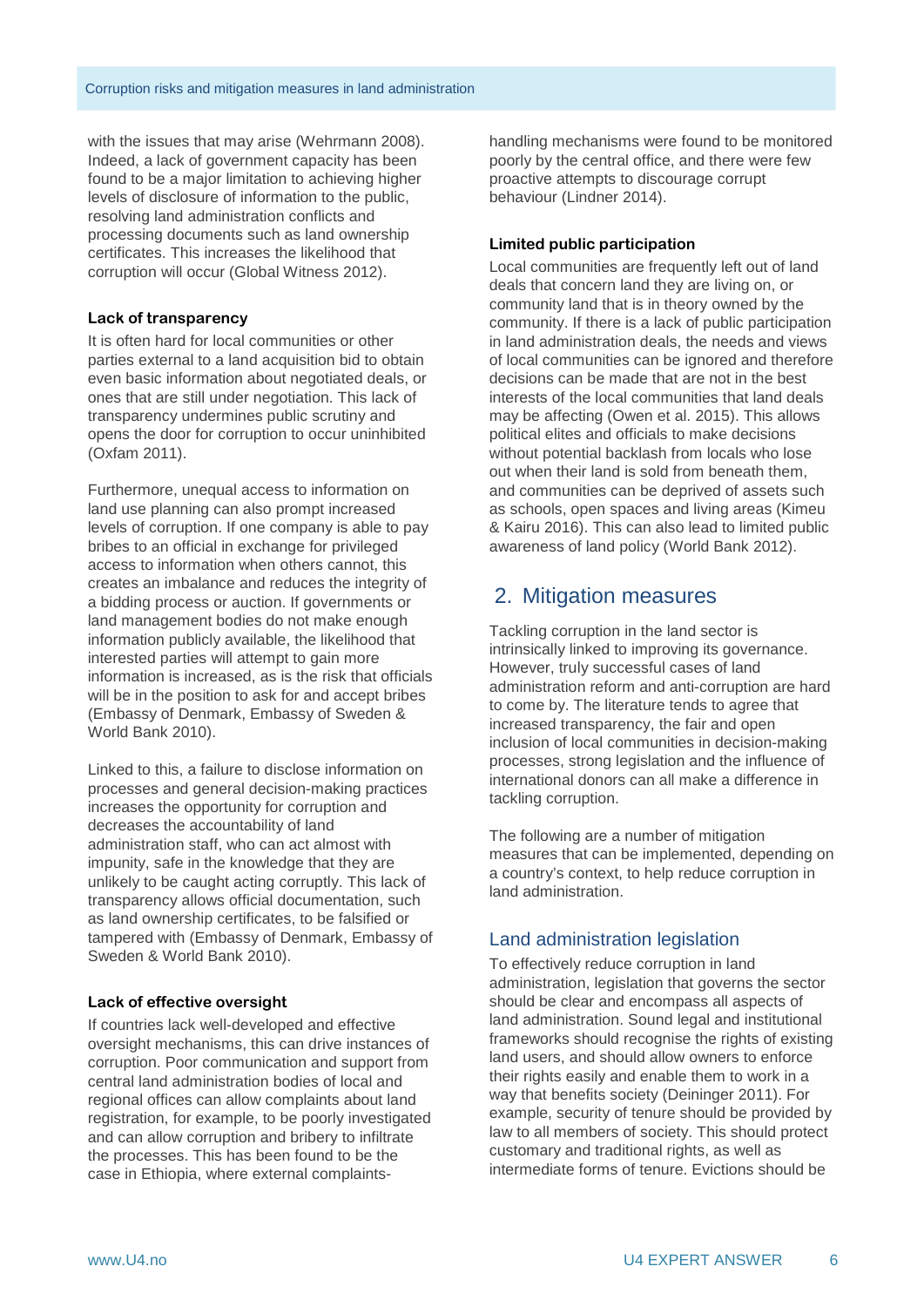avoided wherever possible; where absolutely necessary, they should be carried out according to national law and international standards related to due process and with fair and just compensation (Palmer et al. 2009).

Furthermore, legislation should ensure that auctions for land sales are conducted in a fair and open way and must adhere to competitive principles to help reduce the opportunity of one company or organisation being favoured over another. Direct negotiations must be eliminated as they greatly reduce the value for money of a deal, but also greatly enhance the opportunity for corruption to occur between officials on both sides of the deal (Global Witness 2012).

Land administration legislation should also extend to companies and should govern their operations overseas to ensure that they act transparently (by disclosing contracts), identify politically exposed persons and beneficial ownership, fulfil their human rights obligations and tackle corruption (MacInnes 2012).

This should also be complemented by the adoption and enforcement of anti-corruption legislation, supported by parliamentary and civil society oversight. This includes requiring asset and beneficial ownership disclosure for all politically exposed persons. This information should be publically available, kept up to date and verifiable by independent bodies (MacInnes 2012). Having such information in the public space can have a deterrent effect on these officials potentially acting corruptly as asset disclosures and beneficial ownership declarations can make it much harder for them to make decisions that favour themselves or their business partners/family if this information is available in the public domain.

#### Increased accountability

Respect for land administration legislation depends on strong and effective oversight institutions. Such institutions might include parliamentary committees, anti-corruption commissions and law enforcement bodies (Transparency International & FAO 2011).

An increase in accountability requires increased strengthening of institutional accountability measures. These might include financial inspections and independent audits of land surveyors, and public reviews of draft, approved and actual compensation plans by independent committees. The findings of these institutions would need to be made public to ensure independent accountability, but would help to reduce abuse, as well as reducing the opportunity for officials to engage in rent seeking (Embassy of Denmark, Embassy of Sweden & World Bank 2010).

There should also be a greater level of public oversight in land administration deals, allowing for community participation throughout the process, as well as during the decisions about compensation and resettlement (Embassy of Denmark, Embassy of Sweden & World Bank 2010).

Moreover, the methods by which information is recorded and made public should be standardised to ensure that documentation and other information cannot be tampered with by officials (Van der Molen 2007). Reducing this would reduce the chances of corruption going unnoticed, and of an official acting with impunity under the assumption that they will not be caught.

#### Land management bodies

Finding the correct balance between centralised and decentralised land management bodies is key to limiting corruption risks. Decentralisation should be considered when local demands vary widely throughout a country, and where local government is strong and effective. In this situation, decentralisation allows land administration institutions to tailor their processes to take into account the demands and traditions of local peoples. Centralisation should be preferred when demands for service are homogenous and beneficiaries are distributed across wide geographic areas, two features that mean streamlining work into a smaller number of offices can be more efficient (Dixon-Gough & Bloch 2006).

Moreover, the mandates of such institutional bodies should be clearly and publicly defined. At a local, decentralised level, institutions should provide all services for registration of land rights and other processes to avoid the duplication of work and the existence of multiple coexisting registries (Deininger 2011).

Finally, the implementation of an independent, formal land dispute resolution body can help reduce the potential for corruption to play a role in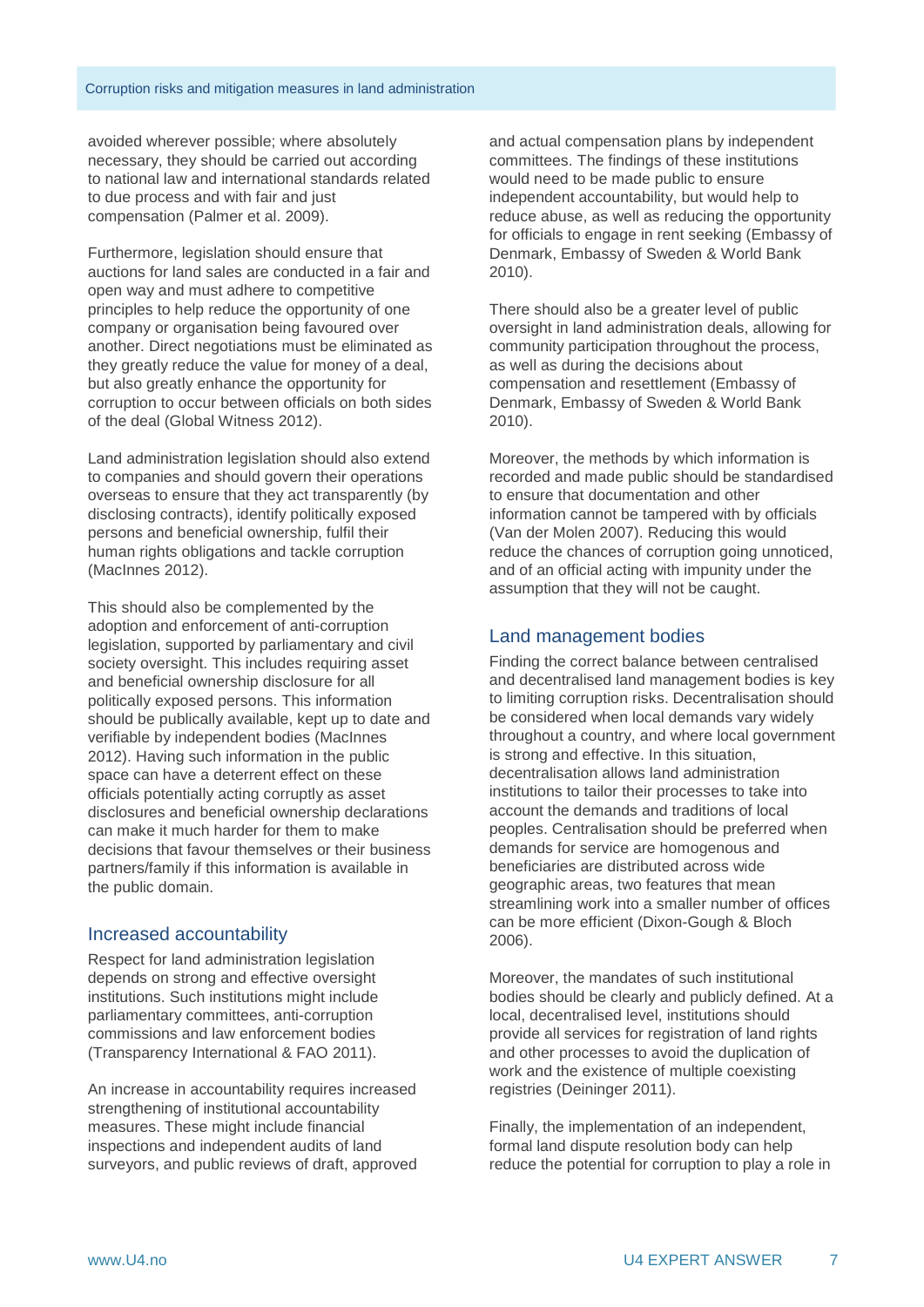dispute resolutions and appeals processes. Having a single formal body prevents complainants attempting to use formal processes that may favour them more and prevent people or organisations using their personal ties with those elsewhere in the government to gain favourable judgement decisions (Wehrmann 2008).

#### Staff level changes

Having codes of conduct and ethics that apply to all government land administration staff can help to reduce the likelihood of corruption among officials as they provide the possibility for criminal and administrative sanctions to be brought against them (Van der Molen 2007). Such a code should include sanctions that effectively disincentivise officials from acting corruptly while at the same time offering rewards for officials who act with integrity.

Staffing procedures and guidelines should also specifically prevent individual staff members having the power and opportunity to make important decisions alone, especially decisions giving final approval and signing off on deals, as the opportunity for bribery in such cases is high.

Finally, implementing a meritocratic personnel system, so that underperforming and corrupt staff are punished while fairness and those who act with integrity are rewarded, would be another disincentive for staff to act corruptly and would have the effect of incentivising transparent behaviour. Staff in land administration should also be subject to stricter standards than in other areas of government due to the potential corruption risks that. This should include mandatory asset declarations and publication of the declarations for high level officials in sensitive positions (Embassy of Denmark, Embassy of Sweden & World Bank 2010).

#### Increased transparency

The public should have access to key land administration documents such as land plans, maps, and urban plans. This is key to reducing the opportunities for corruption in land administration. This transparency should also extend to the processes by which decisions are made in land allocation deals, and the final price paid should be made public too (Palmer et al. 2009).

There should also be full public disclosure of all documents surrounding investment deals, including the final contract and any documents or information that may exist in relation to bids at land auctions or plans submitted for changes in land usage (Global Witness 2012). Documents such as land title certificates should also be made available for public viewing before the final sign off has been completed (Zakout et al. no date).

#### Public consultation of local communities and indigenous peoples

The meaningful inclusion of indigenous peoples and local communities in decision making processes surrounding land deals must be enshrined in law and enforced universally. It is important to ensure the free, prior and informed consent of those people whose land is being considered for sale and development, and is known as free, prior and informed consent (Global Witness 2012). This is a widely held principle in international conventions and can be found in direct relation to land rights in the UN Special [Rapporteur for the Right Food's guidelines.](http://www.ohchr.org/Documents/Publications/FactSheet34en.pdf) The principle requires free consent, meaning that it must be obtained without threats, manipulation and in recognition of equal bargaining power. Consent must also be granted a sufficient time before a project or programme has begun, and unless consent is granted projects should not go ahead. Most importantly in this principle is that of being "informed". This is closely linked to transparency in general, as it requires companies and governments to release information about a land acquisition bid early enough and with enough detail made public to allow for informed discussions to take place (Global Witness 2012)

Public consultation mechanisms should also involve customary and collective tenure systems which make use of local expertise and also respect the rights of local populations. This should be monitored by independent groups to ensure that the practice is followed and that the human rights of indigenous peoples are not ignored (Action Aid International et al. 2015).

#### Equality of women's land rights

Improving the access of women to fair and equal rights to land is a hard challenge to land governance and administration. Equal legal protection of women in land administration can help to prevent the forms of corruption that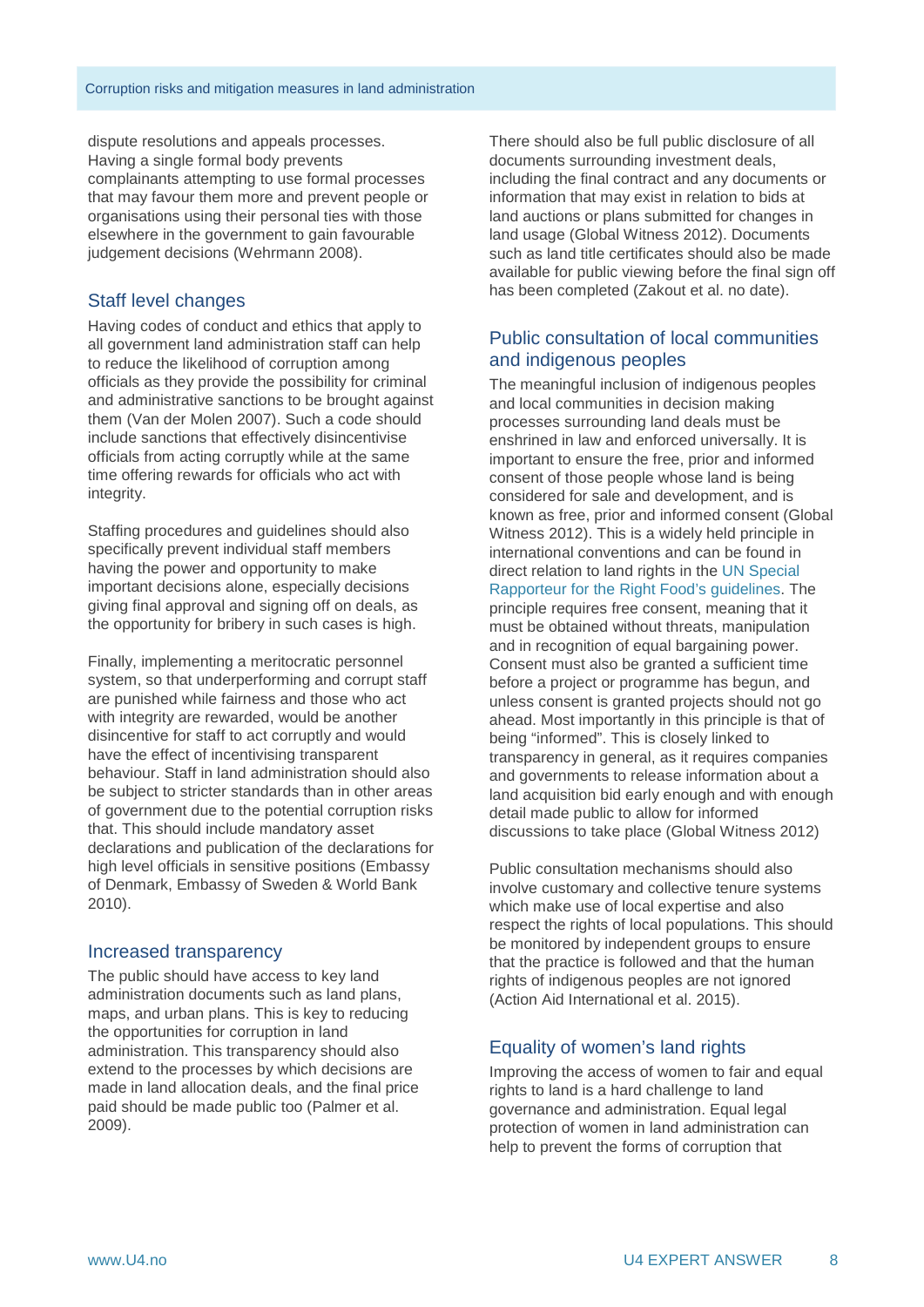disproportionately affect women or at least reduce them significantly.

Legally enabling women to register as the sole or joint owner of land can protect women against corruption in land administration as it allows women to be responsible for and involved with any deal done regarding their land. This can be done by the passing of new laws. For example, the 2005 Family Law in Mozambique asserts the equality of men and women, and provides equal rights of men and women to own, devolve and inherit property. However, research has found that men would still regularly hold positions of power at the exclusion of women (Kaarhus & Dondeyne 2015). Another potential method is the modification of the legal understanding of the "head of the household" concept, so that women can be recognised as such. In practice, however, this has received mixed results. In Bolivia, it has allowed women to make up to 31% of heads of households. Despite this, land is still largely regarded as the right of the eldest male family member, and land still often passes from father to son, rather than to widows for example (USAID 2010).

Therefore, efforts must be made to ensure that women are afforded the legal rights that they are entitled to. This, at least while resistance to women's rights continues, can be provided by dedicated spaces in the land administration process where women are required to be present and involved, or by NGOs and other groups who can to provide oversight to ensure women's rights are upheld.

Awareness raising and informational campaigns addressed specifically at women are other ways in which gender-based corruption in land administration can be tackled. This could take the form of formal informational campaigns, but should be tailored for the context of a country, making use of local and traditional structures to disseminate the messages. In Laos, a women's union began an information campaign aimed at women which resulted in a higher level of women appearing either solely or jointly as landholders, and in Mozambique traditional healers were trained to provide advice and messages regarding the rights of women in the country's 2005 Family Law (Palmer et al 2009).

Women's rights and needs should also be taken into consideration by international donors during the design of anti-corruption projects aimed at

land corruption to ensure that women's rights are explicitly addressed (Hannay 2016). International donors can make use of the Global Land Tool Network's [Gender Evaluation Criteria \(GEC\)](http://gltn.net/jdownloads/GLTN%20Documents/gec_brief_for_web.pdf) to help ensure that newly planned projects and programmes that are focussed on land have a focus on gender and furthering the fair treatment of women. The GEC can also be used to develop monitoring tools to study the implementation of gender dimensions in land policies (GLTN 2012).

#### The use of technology

Digitalisation of registers and a wider use of information technology (IT) in land administration can be used to increase efficiency and decrease corruption risk. Increased use of IT can also give easier and faster access to information and documents, as opposed to having to provide actual hard copies of documents to people who request them (Van der Molen 2007).

This has started in Bangladesh, where digitalisation of land administration has received support. Attempts to make land administration electronic has included the use of digital surveys. digitalisation of land records, e-filing of documents and the scanning of hard copy files. There has also been the creation of electronic versions of maps on government websites, and updates of information can also be received by SMS text message to mobile devices. However, these initiatives have so far been sporadically implemented and therefore have not been able to fight corruption as effectively as intended. They also receive much of their funding from donors instead of the government, putting into question their sustainability in the longer term (Transparency International Bangladesh 2015).

#### International tools and guidelines

There are a number of international tools in place to provide definitions and improve good land administration practices, and to help tackle land corruption.

The most notable one was published by the Food and Agriculture Organization of the UN and the Committee on World Food Security. In 2012, they published their [Voluntary Guidelines on the](http://www.fao.org/docrep/016/i2801e/i2801e.pdf)  [Responsible Governance of Tenure of Land,](http://www.fao.org/docrep/016/i2801e/i2801e.pdf)  [Fisheries and Forests in the Context of National](http://www.fao.org/docrep/016/i2801e/i2801e.pdf)  [Food Security,](http://www.fao.org/docrep/016/i2801e/i2801e.pdf) the first and only global framework that sets out principles and international accepted standards on how land should be governed. They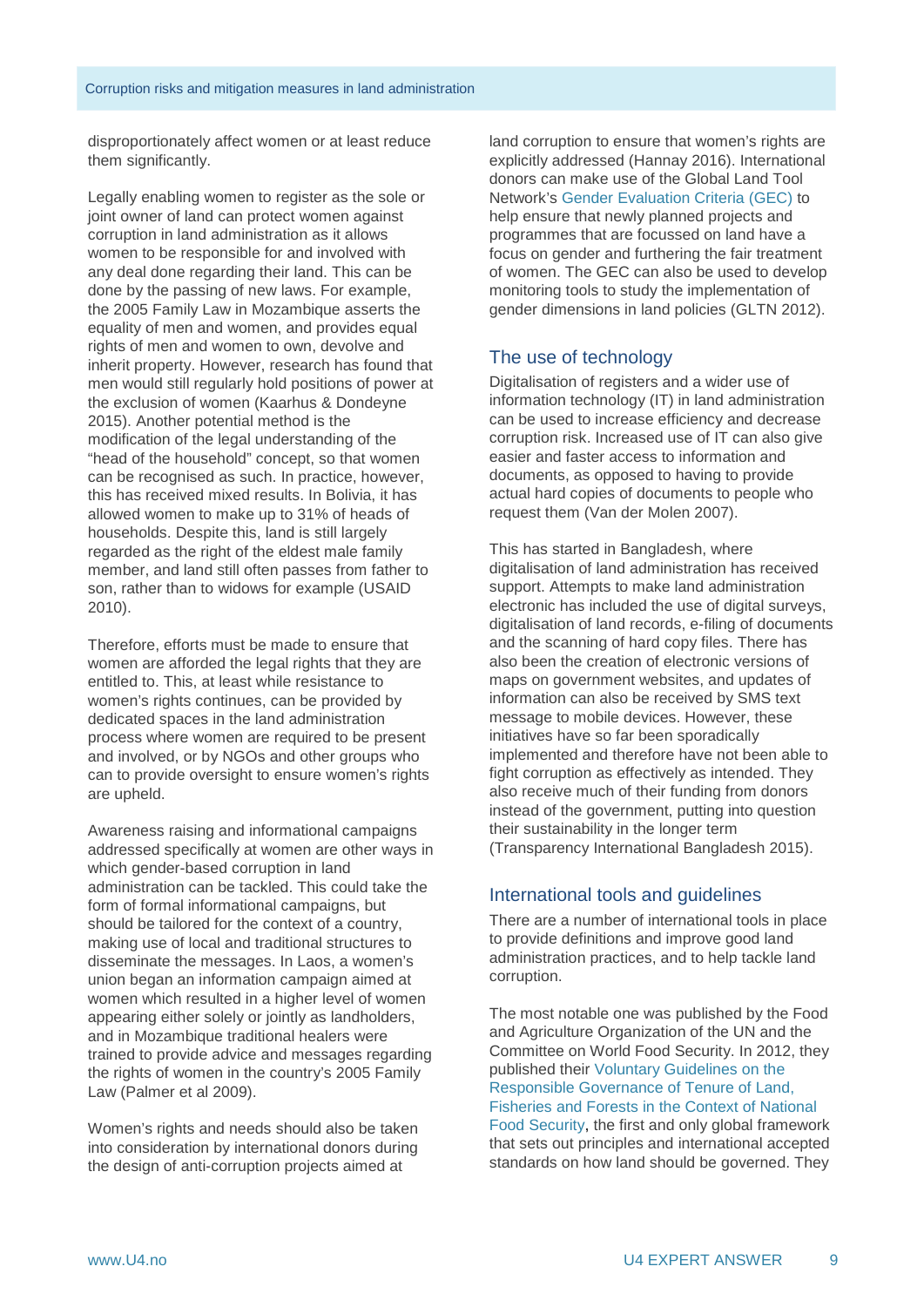include legal reform, land transfer, compensation, administration, protection for local communities and oversight. The guidelines are, however, nonbinding, and while the guidelines have received global recognition from the G8, G20, and Rio+20, organisations like the World Bank, and even private sector giants such as Coca-Cola and Pepsi-Co, progress on their implementation has been slow (Parmentier 2014).

In addition to the voluntary guidelines, the World Bank has also developed the Land Governance Assessment Framework. It is a diagnostic tool designed to assess the status of land governance at the country or sub-national level. It uses a participatory and country-driven process, drawing on local expertise and existing evidence (World Bank 2011). The framework provides, for civil society and other independent organisations, a framework against which they can monitor a country's land administration systems. However, reviews of early uses of the tool show that its scope is not comprehensive enough as it does not cover areas such as financial management, gender and access to land, climate change and natural resources management (Deininger et al. 2011).

There are also some regional mechanisms in place that review the state of a country's land administration and provide advice on what more can be achieved. For example, the [African Peer](http://aprm-au.org/)  [Review Mechanism](http://aprm-au.org/) (APRM) is an instrument established in 2003 by the African Union in the framework of the implementation of the New Partnership for African Development. The objective of the APRM is to foster the adoption of policies, standards and practices on a variety of issues, including land governance. Another example is the Global Land Tool Network (facilitated by UN Habitat), an alliance of global, regional and national partners contributing to poverty alleviation through land reform, improved land management and security of tenure. The network has also developed a series of [tools](http://www.gltn.net/index.php/tool-development/introduction-to-land-tools) that can help solve problems in land administration and management (Lindner 2014).

A widely discussed international initiative is the so called Land Transparency Initiative (LTI). In 2013, the Oversees Development Institute presented to the G8 summit a document outlining a possible global initiative that would be similar to other multilateral transparency initiatives, such as the Extractive Industries Transparency Initiative (ODI 2013). However, some NGOs have expressed

their concern that this initiative will not stop land grabbing and may, in fact, undermine the implementation of the FAO guidelines (Transnational Institute 2012), and recent discussions about the creation of international transparency initiatives for the land sector no longer discuss a potential LTI (Veit 2015).

## The role of donors

While the main responsibility for reducing corruption in land administration lies with national governments, international donors can play a large role in addressing and reducing corruption in land administration. They can provide support for national government-led initiatives by supporting land titling, providing technical assistance and IT support, and establishing conflict resolution mechanisms to support the land administration process. Moreover, in situations where governments are complicit and take an active role themselves in furthering land corruption in their country, international donors can work on the issues by (Wren-Lewis 2013):

- Using their international position to take a holistic analysis of the political economy of land administration in a country. They can identify all stakeholders involved and can therefore identify where compromises can be found between stakeholders and put pressure on corrupt officials to stop their corrupt activities.
- Helping to mitigate the negative impact that donor supported projects may have on land corruption. This goes hand in hand with an analysis of the political economy of land corruption in a country, which would allow donors to better plan projects and initiatives in order to reduce unintended negative impacts of other projects on land administration corruption.
- Increasing transparency and access to information. International donors can support information gathering, data generation and dissemination processes related to official government documents and other land administration information. This can support the work of local NGOs to put pressure on the government to makes changes to the way land is administered. International donors can also support independent media outlets by both directly supporting media – facilitating big stories, providing investigative journalism training courses – and by being transparent in their own work and reporting. They can also provide support and funding for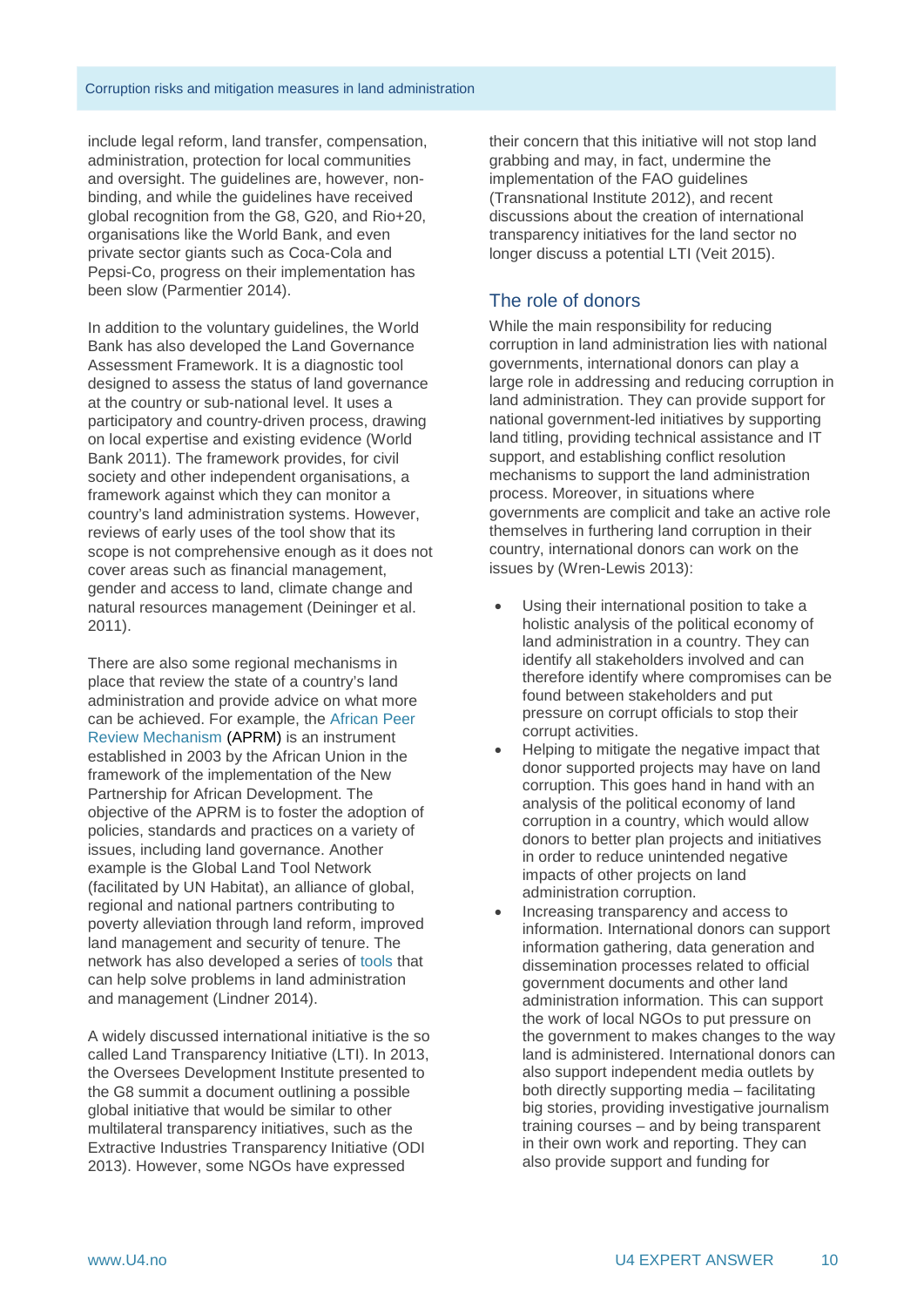awareness raising campaigns aimed directly at raising public knowledge about land corruption.

• Exploiting their connections worldwide. Donors could support the creation of an international framework, similar to the Extractive Industries Transparencies Initiative, for example, that ensures land obtained by international companies is acquired in a clean and transparent manner. Moreover, international donors can use their positions to facilitate knowledge sharing by producing and sharing information about successes and failures in tackling land corruption.

## 3. References

Action Aid International, Biovision, Forest Peoples Program, the Global Land Tool Network, Global Witness, Huairou Commission, the Institute for Advanced Sustainability Studies, the International Institute for Environment and Development, the International Work Group for Indigenous Affairs, Habitat for Humanity International, Landesa, the Millennium Institute, Namati, Oxfam International, the Rights and Resources Initiative, and the Secretariat of the International Land Coalition. 2015. [Secure and Equitable](https://www.oxfam.org/sites/www.oxfam.org/files/file_attachments/land-rights-post-2015-joint-agency-briefing-140115-en_1_0.pdf)  [Land Rights in the Post-2015 Agenda.](https://www.oxfam.org/sites/www.oxfam.org/files/file_attachments/land-rights-post-2015-joint-agency-briefing-140115-en_1_0.pdf) Technical briefing 2015.

Deininger, K., Selod, H. and Burns, A. 2011. *[The Land](http://www.seachangecop.org/sites/default/files/documents/2011%2011%20World%20Bank%20-%20Land%20governance%20assessment%20framework.pdf)  [Governance Assessment Framework; Identifying and](http://www.seachangecop.org/sites/default/files/documents/2011%2011%20World%20Bank%20-%20Land%20governance%20assessment%20framework.pdf)  [Monitoring Good Practice in the Land Sector](http://www.seachangecop.org/sites/default/files/documents/2011%2011%20World%20Bank%20-%20Land%20governance%20assessment%20framework.pdf)*. The World Bank.

Dixon-Gough, R. and Bloch, P. 2006. *The Role of the State and Individual in Sustainable Land Management*. Ashgate, Hampshire. [See here.](https://books.google.de/books?id=AqBE-Dp3rnAC&pg=PA74&lpg=PA74&dq=centralised+land+institutions+corruption&source=bl&ots=2iMrtsZPMe&sig=FpryvTn9pdwo76SPwcRWnweAxjA&hl=en&sa=X&ved=0ahUKEwjs-vuwj_zKAhWkPZoKHc0yBfoQ6AEITTAI%23v=onepage&q=centralised%20land%20institutions%20corruption&f=false)

The Economics of Ecosystems & Biodiversity (TEEB). 2010. *[Mainstreaming the Economics of Natures: A Synthesis of the](http://www.teebweb.org/publication/mainstreaming-the-economics-of-nature-a-synthesis-of-the-approach-conclusions-and-recommendations-of-teeb/)  [Approach, Conclusions and Recommendations of TEEB](http://www.teebweb.org/publication/mainstreaming-the-economics-of-nature-a-synthesis-of-the-approach-conclusions-and-recommendations-of-teeb/)*.

Embassy of Denmark, Embassy of Sweden, and the World Bank. 2010. [Assessing Risk Factors for Corruption in Land](http://vietnam.um.dk/en/%7E/media/Vietnam/Documents/Content%20English/Assessing%20Risk%20Factors.ashx)  [Management.](http://vietnam.um.dk/en/%7E/media/Vietnam/Documents/Content%20English/Assessing%20Risk%20Factors.ashx) 

Food and Agriculture Organization of the United Nations (FAO). 2012. *Voluntary Guidelines on the Responsible Governance of Tenure of Land, Fisheries and Forests in the Context of National Food Security*. <http://www.fao.org/docrep/016/i2801e/i2801e.pdf>

Global Land Tool Network (GLTN). 2012. *Gender Evaluation Criteria for Large-Scale Land Tools*. GLTN Brief 2/2012.

[http://gltn.net/jdownloads/GLTN%20Documents/gec\\_brief\\_for](http://gltn.net/jdownloads/GLTN%20Documents/gec_brief_for_web.pdf) [\\_web.pdf](http://gltn.net/jdownloads/GLTN%20Documents/gec_brief_for_web.pdf) 

Global Witness. 2012. *Dealing with Disclosure: Improving Transparency in Decision-Making over Large-Scale Land Acquisitions, Allocation and Investments*. International Land Coalition, The Oakland Institute and Global Witness. [https://www.globalwitness.org/en/campaigns/land](https://www.globalwitness.org/en/campaigns/land-deals/dealing-disclosure/)[deals/dealing-disclosure/](https://www.globalwitness.org/en/campaigns/land-deals/dealing-disclosure/)

Hannay, L. 2016. *What Do We Know about Gender and Large-scale Land Acquisitions?* LEGEND Land Policy Bulletin blog for Landportal[. https://landportal.info/blog](https://landportal.info/blog-post/2016/02/what-do-we-know-about-gender-and-large-scale-land-acquisitions)[post/2016/02/what-do-we-know-about-gender-and-large](https://landportal.info/blog-post/2016/02/what-do-we-know-about-gender-and-large-scale-land-acquisitions)[scale-land-acquisitions](https://landportal.info/blog-post/2016/02/what-do-we-know-about-gender-and-large-scale-land-acquisitions)

Kaarhus, R. and Dondeyne, S. 2015. *Formalising Land Rights Based on Customary Tenure: Community Delimitation and Women's Access to Land in Central Mozambique*. [http://brage.bibsys.no/xmlui/bitstream/handle/11250/292917/](http://brage.bibsys.no/xmlui/bitstream/handle/11250/292917/Kaarhus.pdf?sequence=5) [Kaarhus.pdf?sequence=5](http://brage.bibsys.no/xmlui/bitstream/handle/11250/292917/Kaarhus.pdf?sequence=5)

Kimeu, S. and Kairu, F. 2016. *Securing Tenure for Land Belonging to Public Schools: Experiences, Lessons And Insights From Transparency International Kenya's Land And Corruption In Africa Project*. Paper prepared for presentation at the 2016 World Bank Conference on Land and Poverty. Available on request.

Lindner, S. 2014. *Ethiopia: Overview of Corruption in Land Administration*. Transparency International. [http://www.transparency.org/whatwedo/answer/ethiopia\\_over](http://www.transparency.org/whatwedo/answer/ethiopia_overview_of_corruption_in_land_administration) [view\\_of\\_corruption\\_in\\_land\\_administration](http://www.transparency.org/whatwedo/answer/ethiopia_overview_of_corruption_in_land_administration)

MacInnes, M. 2012[. Corruption and Large-scale Land](http://www.cornell-landproject.org/download/landgrab2012papers/macinnes.pdf)  [Acquisitions: An Analysis of the Role High Level Corruption](http://www.cornell-landproject.org/download/landgrab2012papers/macinnes.pdf)  [Plays in Enabling Elite Capture of Land.](http://www.cornell-landproject.org/download/landgrab2012papers/macinnes.pdf) Paper presented at the International Conference on Global Land Grabbing II, 2012.

Onoma, A. 2008. *The Use of Land to Generate Political Support*. Council for the Development of Social Science Research in Africa. [See here](https://www.google.de/url?sa=t&rct=j&q=&esrc=s&source=web&cd=1&cad=rja&uact=8&ved=0ahUKEwj50aXFq_7KAhWCaA8KHSp7CyUQFggfMAA&url=http%3A%2F%2Fwww.codesria.org%2FIMG%2Fpdf%2FAD_33_3_2008__9_Onoma.pdf&usg=AFQjCNHez7sJkGPnE98YTUjdSWoWBrFn7g&sig2=XJOpV9G6uE9JlLEpuI3iZw&bvm=bv.114195076,d.ZWU).

Overseas Development Institute (ODI). 2013. *The Possible Shape of a Land Transparency Initiative*. [https://eiti.org/files/the-possible-shape-of-a-land](https://eiti.org/files/the-possible-shape-of-a-land-transparency-initiative.pdf)[transparency-initiative.pdf](https://eiti.org/files/the-possible-shape-of-a-land-transparency-initiative.pdf)

Owen, T., Duale, G and Vanmulken, M. 2015. *Land and Political Corruption in Sub-Saharan Africa*. London School of Economics and Transparency International. [http://corruptionresearchnetwork.org/courses-trainings/land](http://corruptionresearchnetwork.org/courses-trainings/land-and-corruption-in-africa)[and-corruption-in-africa](http://corruptionresearchnetwork.org/courses-trainings/land-and-corruption-in-africa)